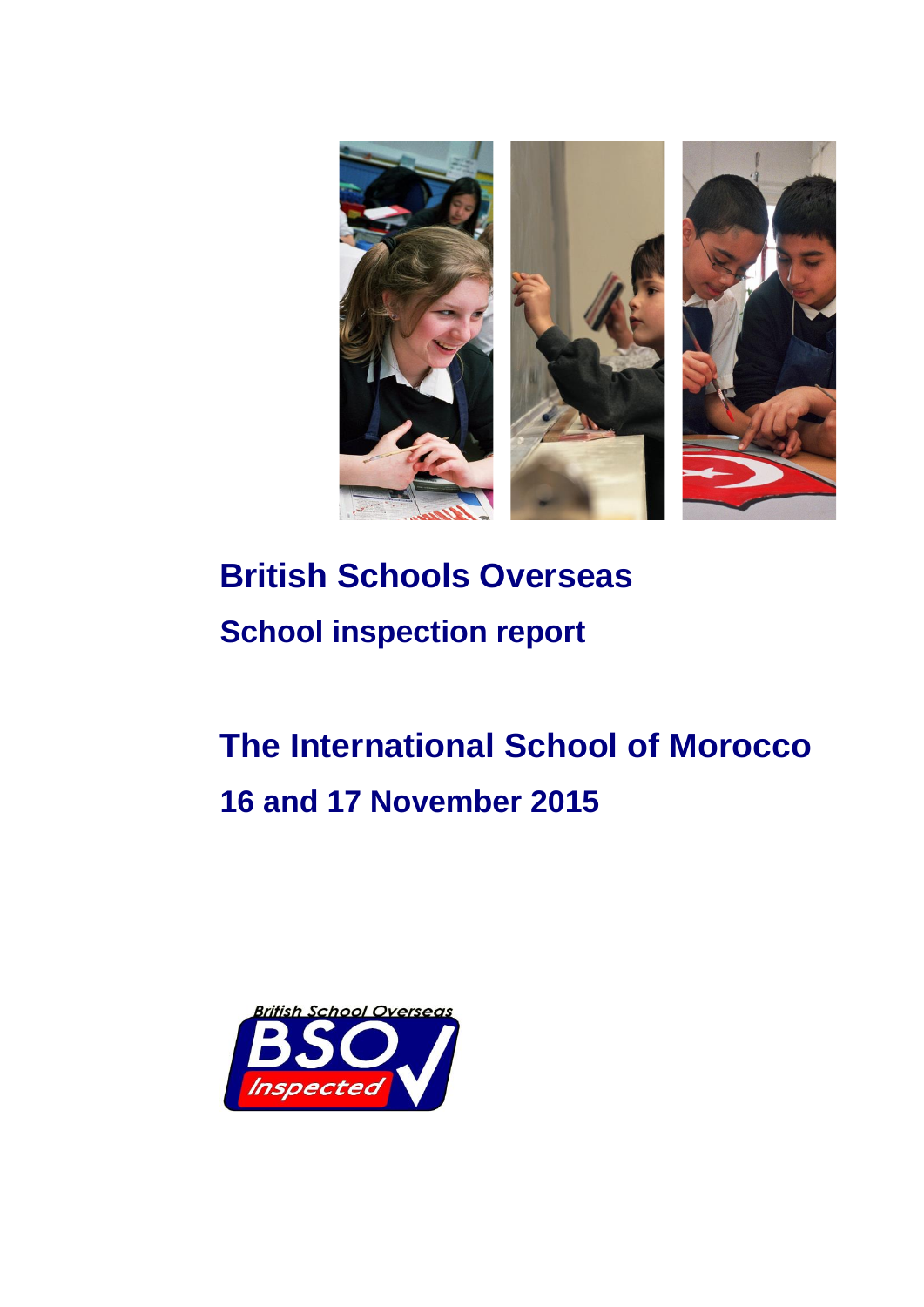

## Issue and revision record

| <b>Revision</b> | <b>Date</b> | <b>Originator</b> | <b>Checker</b> | <b>Approver</b> | <b>Description</b> |
|-----------------|-------------|-------------------|----------------|-----------------|--------------------|
| 1               | 20/11/2015  | <b>BRO</b>        |                |                 | Draft              |
| 1               | 27/10/2015  | <b>BRO</b>        |                |                 | Draft              |
| 2               | 10/12/15    | <b>BRO</b>        | FG             | <b>CDH</b>      | Draft for school   |
| $\overline{4}$  | 15/12/2015  | <b>BRO</b>        |                |                 | Final to School    |

This document has been prepared for the titled project or named part thereof and should not be relied upon or used for any other project without an independent check being carried out as to its suitability and prior written authority of Cambridge Education Limited being obtained. Cambridge Education Limited accepts no responsibility or liability for the consequences of this document being used for a purpose other than the purposes for which it was commissioned. Any person using or relying on the document for such other purpose agrees, and will by such use

to indemnify Cambridge Education Limited for all loss or damage resulting therefrom. Cambridge Education Limited accepts no responsibility or liability for this document to any party other than the person by whom it was commissioned.

To the extent that this report is based on information supplied by other parties, Cambridge Education Limited accepts no liability for any loss or damage suffered by the client, whether contractual or tortious, stemming from any conclusions based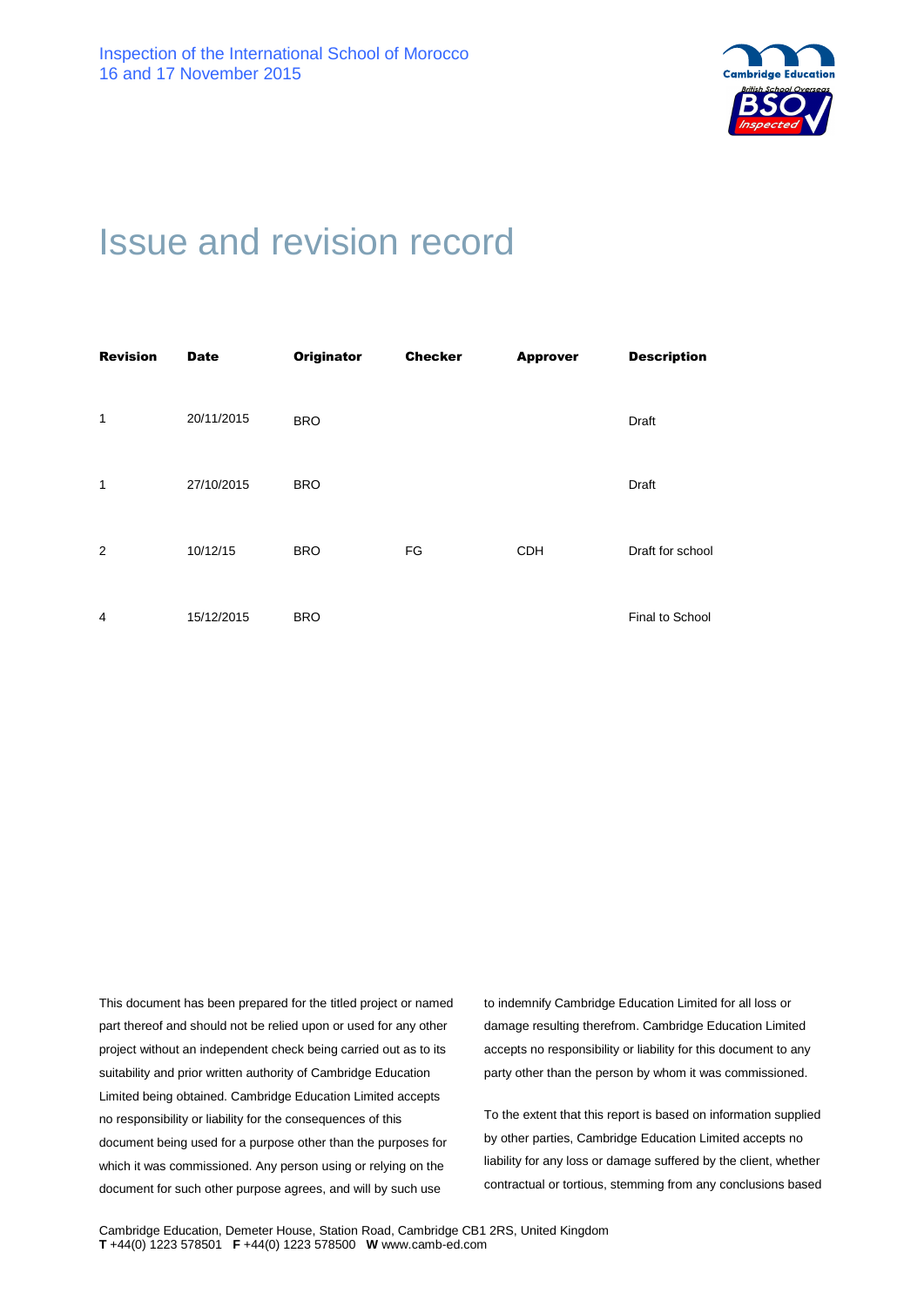Inspection of the International School of Morocco 16 and 17 November 2015

## **Contents**

| <b>Title</b>                                                      | Page |
|-------------------------------------------------------------------|------|
|                                                                   |      |
|                                                                   |      |
|                                                                   |      |
|                                                                   |      |
|                                                                   |      |
|                                                                   |      |
|                                                                   |      |
|                                                                   |      |
| The spiritual, moral, social and cultural development of pupils 8 |      |
|                                                                   |      |
|                                                                   |      |
|                                                                   |      |
| The provision of information for parents, carers and others10     |      |
|                                                                   |      |
|                                                                   |      |
|                                                                   |      |
|                                                                   |      |
|                                                                   |      |
|                                                                   |      |
|                                                                   |      |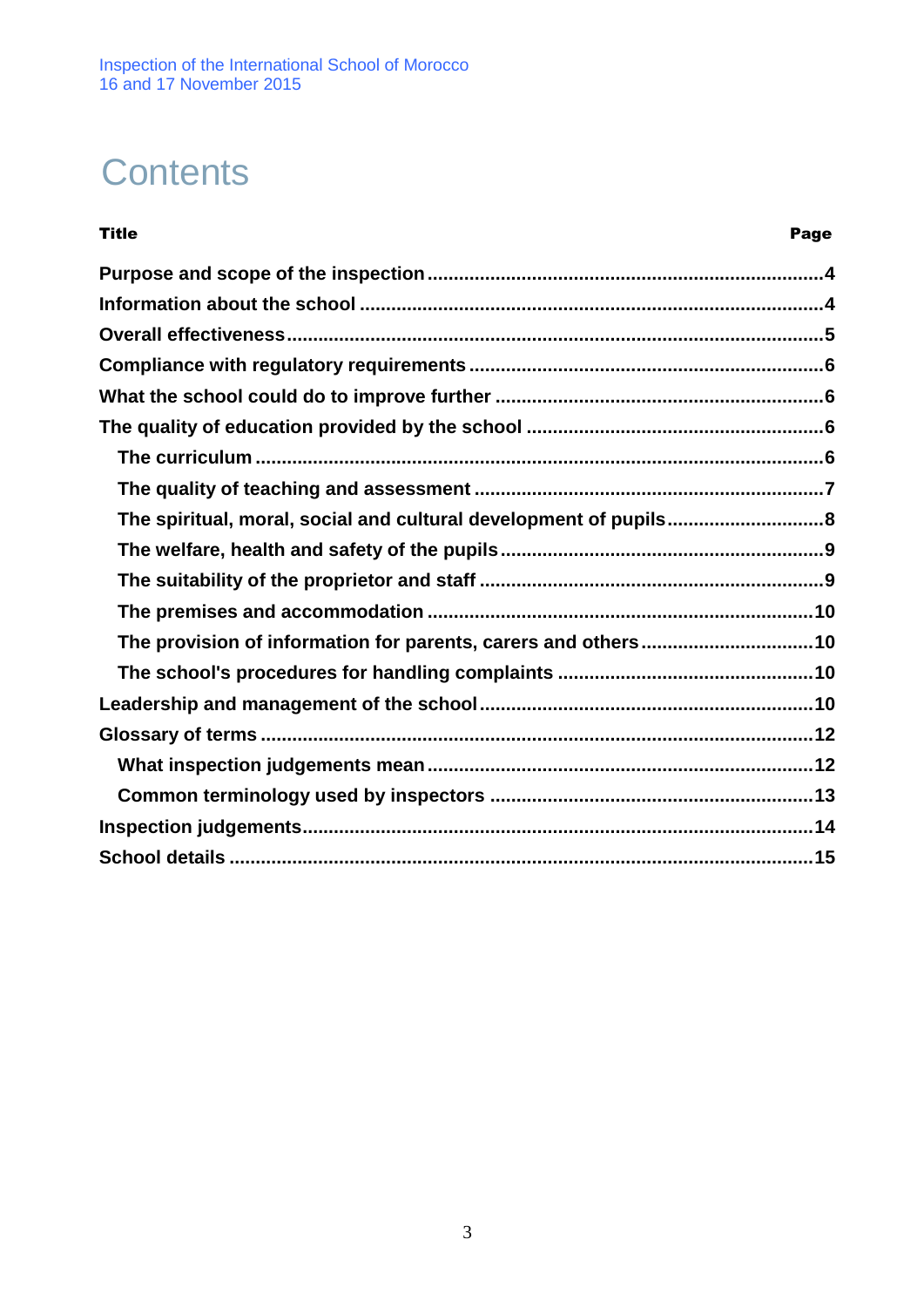## **Purpose and scope of the inspection**

- One inspector carried out this inspection. The inspector visited nine lessons, parts of lessons or small groups and held meetings with staff and pupils. The school's assessment information, schemes of work, policies, records and self-review were examined.
- The inspector used the Department for Education standards for the inspection of British schools overseas. The purpose of the inspection is to provide information to parents, teachers, senior managers and the school's Board of Directors on the overall effectiveness of the school and the standard of education. Cambridge Education reports to the Department for Education (DfE) on the extent to which schools meet the relevant standards for British schools overseas as follows:
	- the quality of education provided by the school (curriculum, teaching and assessment)
	- the spiritual, moral, social and cultural development of students
	- the welfare, health and safety of the students
	- the suitability of the proprietor and staff
	- the premises and accommodation
	- the provision of information for parents, carers and others
	- the school's procedures for handling complaints
	- leadership and management of the school.

#### **The inspection team:**

• Brian Oppenheim Lead inspector

### **Information about the school**

• The International School of Morocco is a small fee-paying school for children from a variety of nationalities and backgrounds. The school opened in 2011. There are currently 60 pupils aged from three to 13. The school plans to increase its roll yearon-year and take pupils up to the age of 18. It has advanced plans for a new building on a recently acquired site nearby. Pupils are taught subjects based on the National Curriculum for England and Wales. All pupils are taught French and Arabic.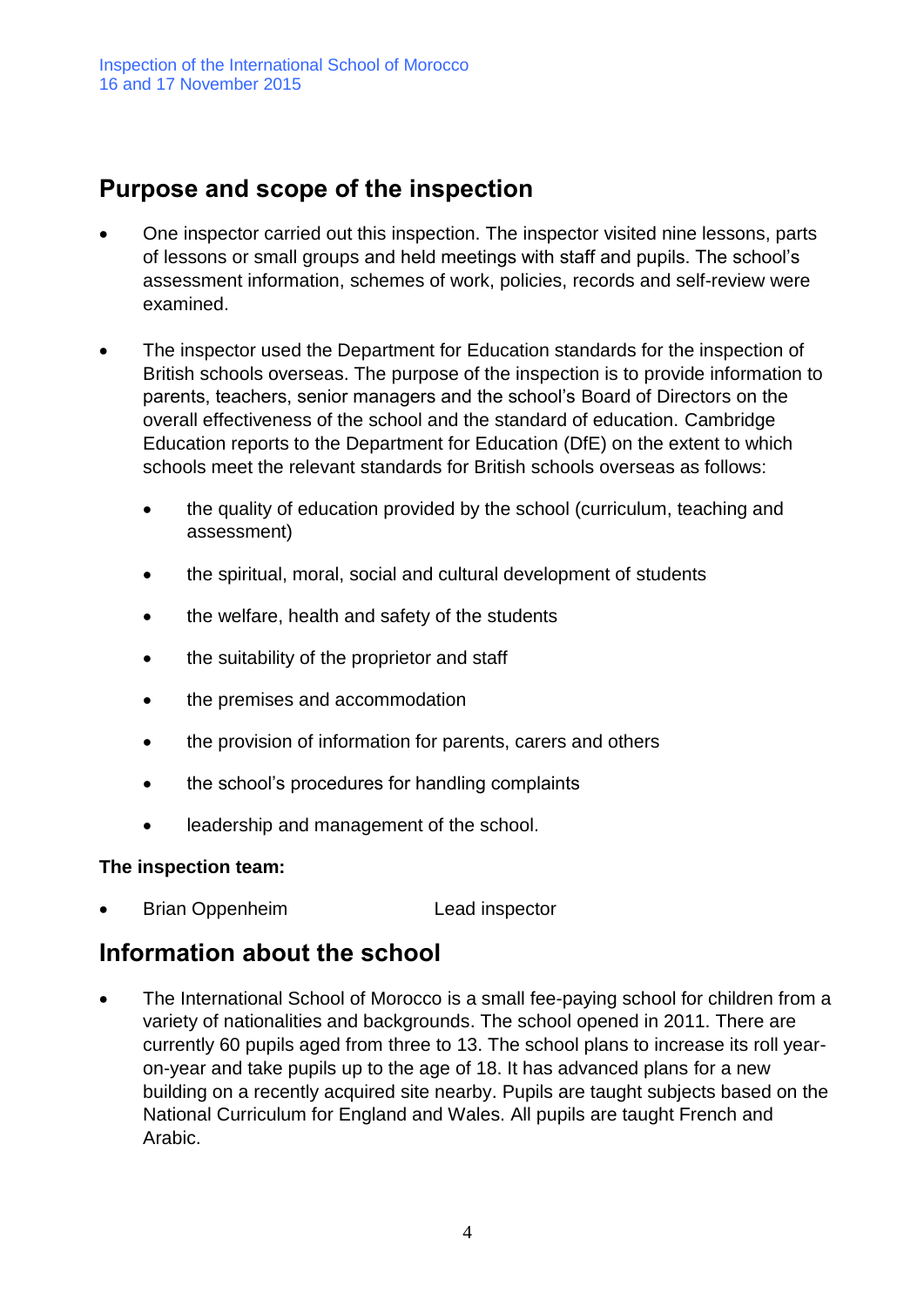## **Overall effectiveness**

- The International School of Morocco provides its pupils with a good education because it is able to translate its mission and vision into everyday practice. All staff in this small school share these principles so that there is a very positive climate.
- Pupils achieve well in a warm and caring environment where the emphasis is on the individual and expectations are high. As a result, all pupils make good progress especially with languages. This is confirmed by pupils' work and the school's assessment information. All are at least bi-lingual and most speak three languages: English, French and Arabic. English language fluency is good.
- The school is led well and managed very effectively. There are extremely good systems and procedures to ensure that pupils are safe and well cared for. Safeguarding is very effective with robust policies that are implemented very successfully. As a result, pupils feel safe at school and confident that they are looked after well.
- Typically, pupils' behaviour is good. They are respectful of others and show tolerance to the wide range of cultural heritages represented in the school. Teachers set high expectations and act as positive role models and this results in strong relationships. Staff know their pupils well and use this knowledge to meet their needs effectively.
- There is an appropriate range of opportunities for pupils to develop their spiritual, moral, social and cultural awareness. For example, enrichment activities such as drama productions and the celebration of festivals from different religious traditions all help to promote pupils' personal development well.
- The school promotes the British values of democracy, tolerance and respect for diversity effectively. It currently teaches the National Curriculum for England and Wales up the age of 13 (Year 8) and is developing its curriculum to cater for the year after next when Year 10 will start their IGCSE courses. Local culture and traditions are promoted well through the teaching of French and Arabic.
- Teaching and assessment are consistently good. Teaching builds effectively on pupils' positive attitudes and work is suitably challenging including for those with special educational needs. Pupils that are more able achieve well from their starting points as do lower-achievers. Sometimes, too much use is made of worksheets and this limits progress a little, especially the more able.
- The curriculum meets the needs of all pupils effectively and provides a broad range of subjects that covers English, mathematics, science, languages and humanities as well as art, music and design and technology. The links teachers make between these subjects promotes pupils' understanding of life in modern Britain appropriately.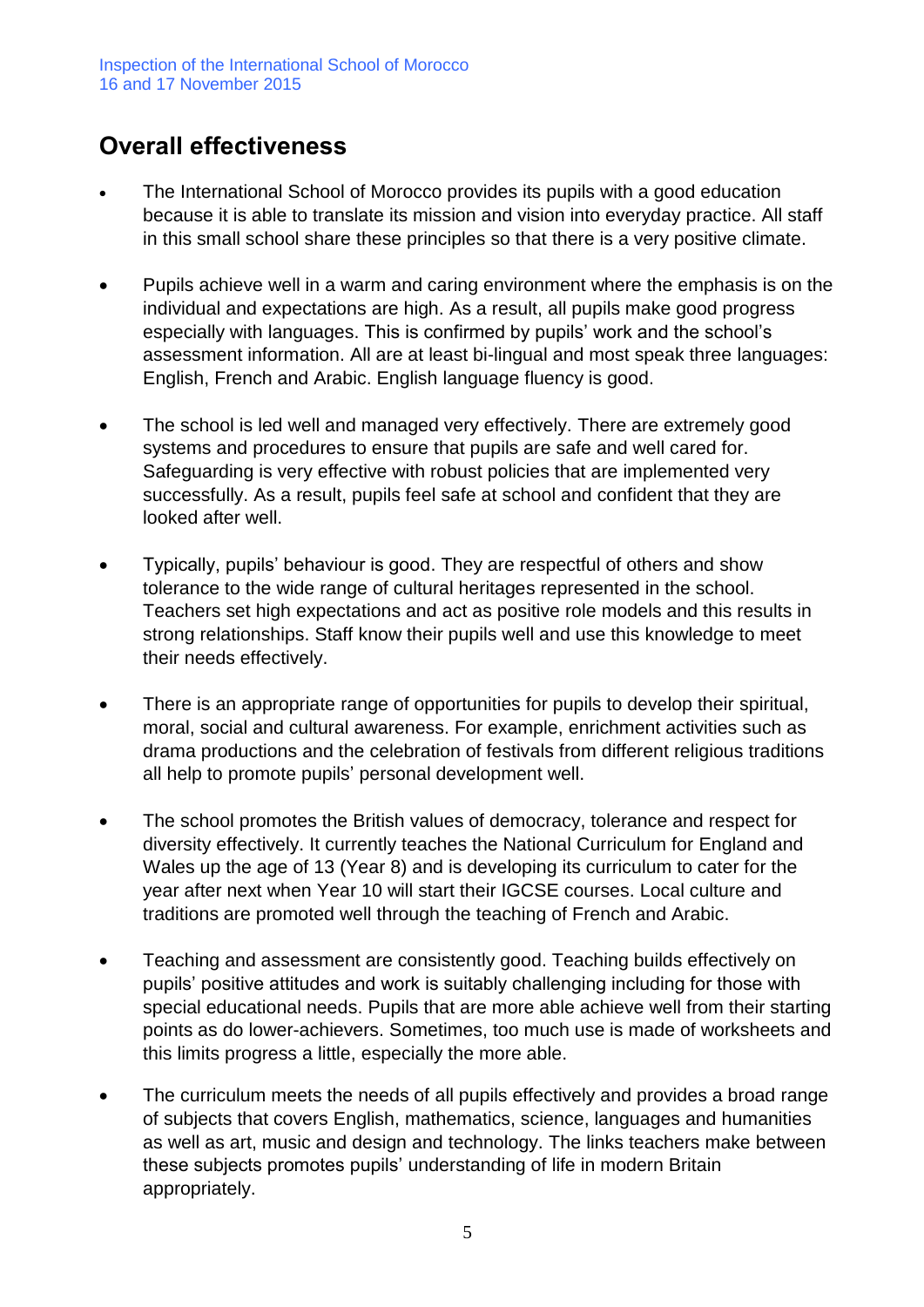## **Compliance with regulatory requirements**

• The International School of Morocco meets the requirements for British schools overseas, as laid down by the UK Department for Education, in full. Within the local context, the school promotes the values of democracy, freedom of expression, tolerance and respect effectively.

## **What the school could do to improve further**

- While not required by regulations, the school might wish to consider the following points for development.
	- Improve teaching and learning by:
		- ensuring greater consistency between teachers in the way they use questions to assess pupils' learning and extend their knowledge and understanding
		- ensuring that lessons are not dominated by worksheets
		- using marking consistently to help pupils improve their work.

## **The quality of education provided by the school**

#### **The curriculum**

- The school's good curriculum means that pupils experience a broad and balanced education. Teachers use the National Curriculum for England and Wales and lessons are taught entirely in English except for French and Arabic language lessons. The National Curriculum is adapted to follow some of the principles of the PYP curriculum but the expectations are those of the English curriculum. As a result, pupils gain knowledge of modern British society while also being taught about the traditions in the host country. This has a broadly effective impact on pupils' understanding but it is not as strong as it could be. Pupils understand fully the values of democracy, tolerance and respect.
- The curriculum in the nursery and reception classes provides a suitable environment for children to develop their skills and make effective progress with their learning. The school gives particular emphasis to supporting pupils speaking their home language as an essential element in building English fluency. This approach is successful and those children who start in the nursery speaking little or no English make good progress so that they move into Year 1 with sufficient knowledge to access the curriculum.
- The curriculum in Years 1 to 6 provides a broad and balanced range of subjects and experiences that meets pupils' needs effectively. Teachers link the work in different subjects and this motivates and interests pupils and promotes their progress well. For example, the Victorians is the school's current theme. Pupils start school at different ages and have often changed schools mid-way through a key stage. However, those that have little English when they start make rapid progress and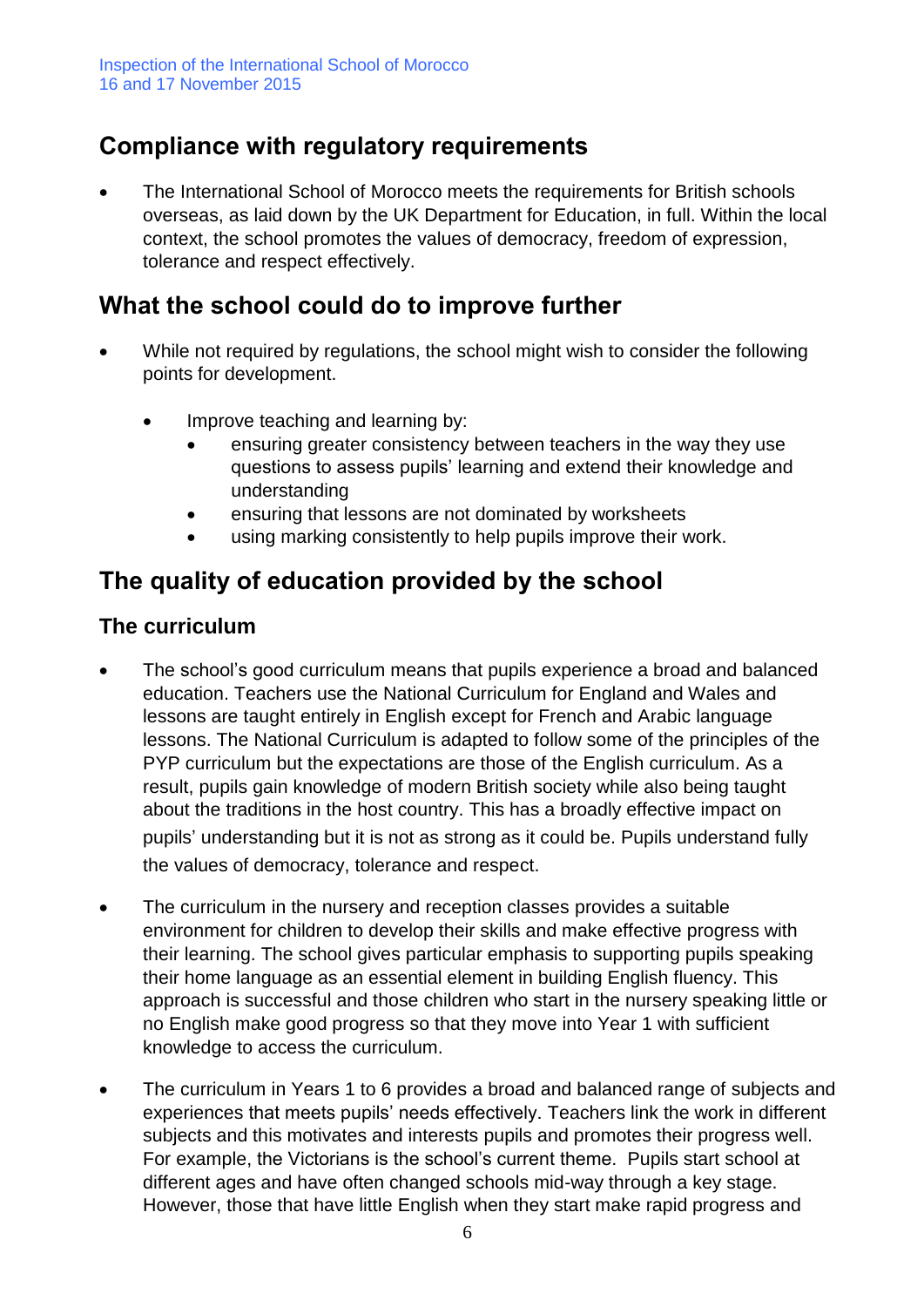become fluent speakers and writers within two or three months. This is further evidence that the school's approach to building English fluency is effective.

- Pupils in Years 7and 8 receive a broad curriculum that builds on their learning in previous years. This has a positive impact on pupils' progress because it enables them to extend their knowledge, skills and understanding effectively. There is a common approach to teaching the languages of English, French and Arabic and this is effective in developing their literacy skills well. In mathematics, there are some good opportunities for pupils to investigate and think for themselves. These experiences have a strong impact on pupils' learning and the school's assessment information, work in books, and lessons show that they are making good progress.
- After-school and lunchtime activities enrich pupils' learning effectively. Activities enable pupils to develop their interests in subjects other than those included in the formal curriculum. This contributes effectively to pupils' enjoyment of learning and school.

#### **The quality of teaching and assessment**

- Teachers have a secure knowledge and understanding of the subjects they teach and manage lessons well so that they run without interruptions. As a result, pupils have positive attitudes to school and to learning and are keen to do well. They are well motivated, interested and engaged in learning. These attitudes have a significant impact on the progress pupils make with their learning.
- Relationships between adults and pupils are very good. Teachers and teaching assistants know their pupils well and provide work that meets their needs effectively. Lessons are well planned so that pupils know what is expected of them and what they need to do to achieve well. As a result, progress is nearly always good. A characteristic of teaching is the way teachers promote collaborative working. Pupils respond particularly well to this approach and enjoy working with others. This contributes well to the good progress they make. Sometimes, an overuse of worksheets means that some pupils are not stretched enough and make less good progress.
- In the Nursery and Reception classes practical and interesting activities move children's learning and development forward successfully. Children enjoy the different things they do and learn well as a result.
- Literacy is taught well as a result of the school's emphasis on language. Class teachers work with those teaching French and Arabic to coordinate their approach to language acquisition so that there is consistency in the way pupils are taught. This is having a clear impact on pupils' learning and those with little or no English, French or Arabic make good progress while those with more advanced language skills consolidate and deepen their knowledge and understanding effectively. All pupils are at least bi-lingual and some speak three of more languages.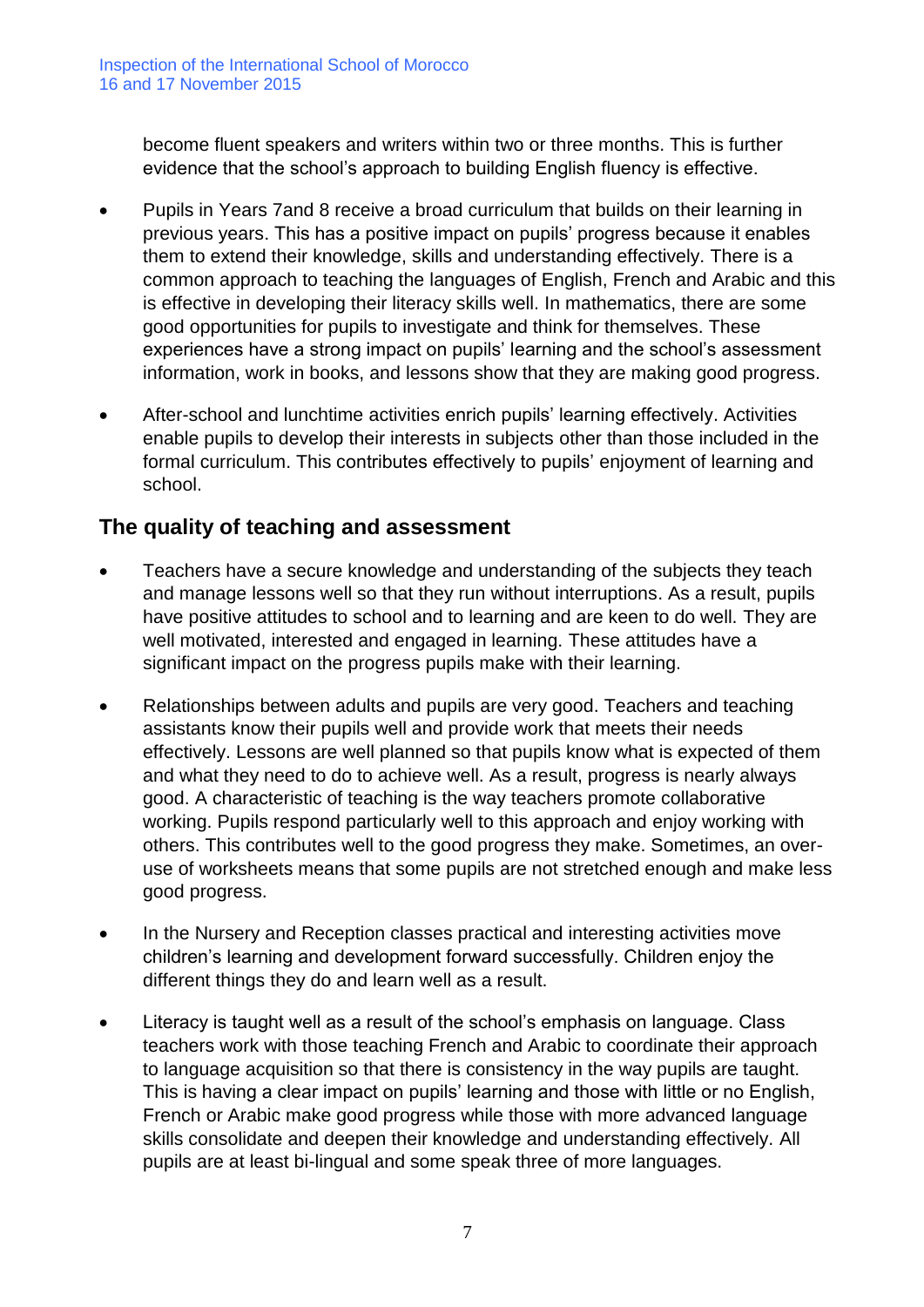- Assessment is accurate and secure and the school has rigorous methods to check pupils' achievement and the progress they make. They use this information effectively to identify pupils who need extra help and to provide additional support during lessons. This shows the school's commitment to equality of opportunity.
- In some lessons questions are used very effectively to check pupils' understanding and draw out ideas. This challenges pupils effectively. However, sometimes the teacher talks too much or questions require pupils to give only a simple answer. Where this happens pupils' do not deepen their knowledge and understanding as much as they should.
- Marking and the feedback given to pupils are generally good and there is some excellent practice in literacy. However, sometimes teachers' comments do not give clear enough guidance to pupils about how they can improve their work.
- Extra-curricular activities include football, swimming, science or history clubs, sculpting, puppetry, chess and cooking. These add considerably to pupils' experiences and enable them to develop a range of personal and creative skills.
- Opportunities for professional development are good and linked well to the school's and teachers' priorities. Recently, teachers have had training to develop their expertise in teaching programming and control to pupils in Years 1-8.

#### **The spiritual, moral, social and cultural development of pupils**

- Overall, pupils' spiritual, moral, social and cultural development is good. Pupils have positive attitudes to school and learning and these have a pronounced impact on their achievements. Pupils enjoy being at school and their lessons. The group of pupils that met the inspector agreed that they "love school".
- The school is welcoming and this, together with its professional and friendly atmosphere, promotes pupils' social skills very well and gives them a clear moral code. Pupils know the difference between right and wrong, and show tolerance and respect towards others. Pupils are polite, well-mannered and conduct themselves well around the building. Teachers provide positive role models.
- Pupils' spiritual and cultural development is reinforced effectively by the school's culture and curriculum. There is a range of opportunities for pupils to develop an understanding of other cultures and beliefs for example by raising money for charity, celebrating different religious festivals and visiting experts. Recently, pupils in Years 1 and 2 visited the Museum of Moroccan Judaism as part of their work on family histories. These opportunities help pupils to develop their personal skills well and their knowledge of the responsibilities of citizenship in an international context.
- British values are promoted effectively through the school's curriculum. For example, this year's Christmas production is based on Dickens's "Christmas Carol" which links to the work pupils are doing in class on the Victorians. Last year the theme was the Elizabethans and the production a Mid-summer Night's Dream. The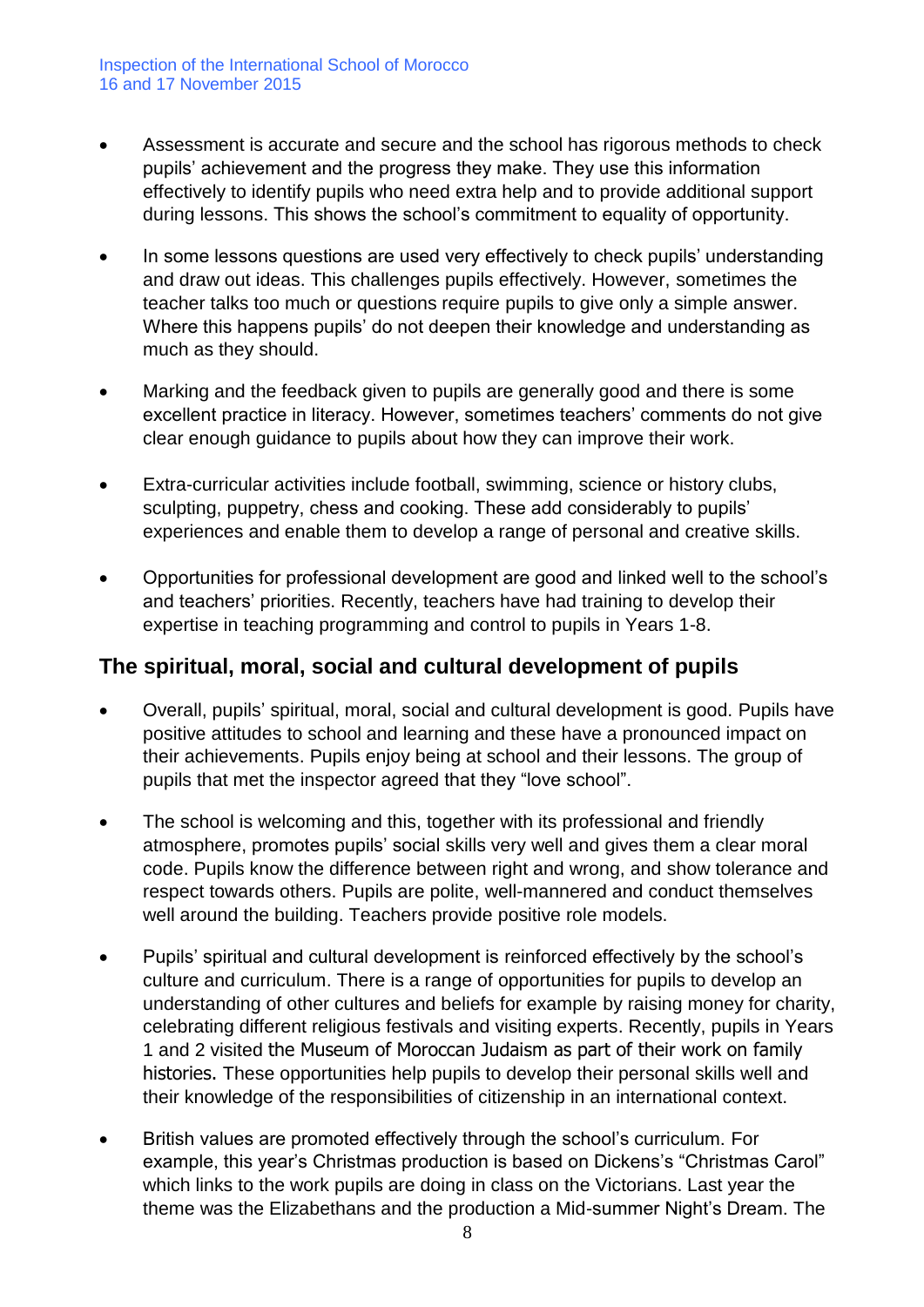values of tolerance, the rule of law and respect for others who are different are promoted well.

#### **The welfare, health and safety of the pupils**

- The school's systems and procedures to promote pupils' welfare, health and safety are very robust and implemented very effectively. They meet the British schools overseas standards well. The school provides a very safe and nurturing environment that ensures that the care and welfare of pupils is of the highest importance. This is one of the reasons why pupils make good progress and develop their personal skills effectively.
- Pupils are knowledgeable about to prevent bullying.. Although bullying is unusual, pupils report that it does happen occasionally. They say that the school generally deals with any incidents effectively. Pupils say that they feel safe at school and know who to go to if they have a problem. The school provide a safe and secure environment.
- Pupils with special educational needs are supported well. The small classes and nurturing atmosphere make it possible to provide all pupils with individual support. As a result, pupils make the same progress as others.
- The school maintains good written records and logs of behaviour incidents and the action taken. It has a clear written policy on first aid and a number of staff are trained first aiders. These records allow the school to identify patterns of behaviour and take well planned steps to support pupils. The records show that the rare incidents of challenging behaviour are being tackled effectively.
- Pupils' health, including eating properly, dealing with cuts and bruises, and providing opportunities for physical activity is provided for well. Pupils have access to a range of play equipment in the playground and have regular PE lessons.

#### **The suitability of the proprietor and staff**

- The school meets the British schools overseas standards for the recruitment and management of staff very effectively. It has robust systems to ensure that all the necessary checks of staff are made, including police checks, identity, right to work in Morocco, employment history and medical fitness. References are always taken up and records are very thorough and up to date. Those responsible for recruitment, both teachers and directors, have completed the safer recruitment training.
- The school's records show that the systems and policies for ensuring the suitability of staff are implemented very effectively. Record keeping is exemplary and shows that where necessary, unsuitable staff have not been appointed.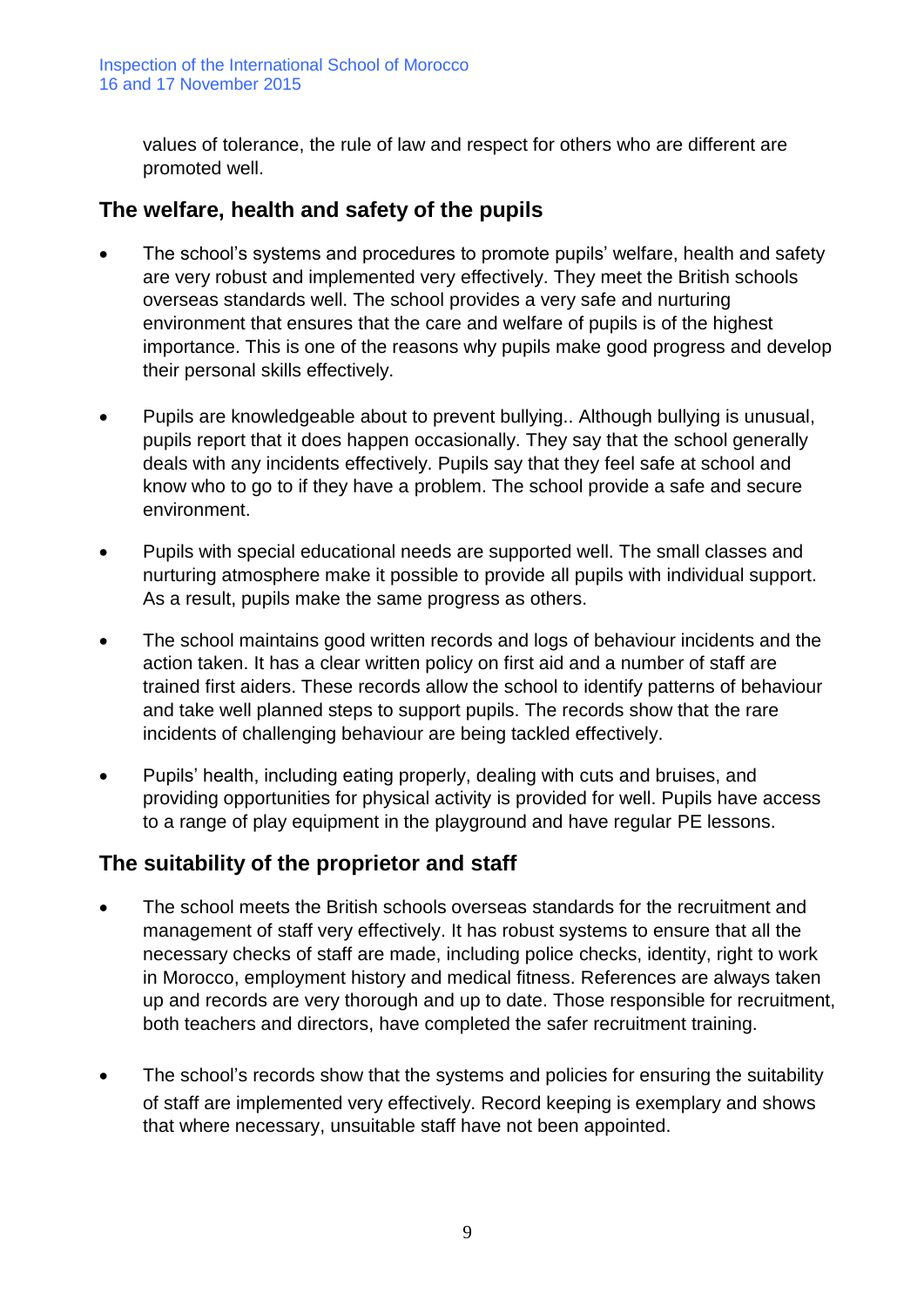#### **The premises and accommodation**

- Despite the limited space, much has been done to ensure that the building provides appropriately for teaching the English National Curriculum. It is very well maintained, clean and bright and provides a safe and secure environment for all pupils. For example, there are good security arrangements including a "safe" room in case of terrorist attack and regular fire, earthquake and crisis drills. Records show that these drills are regular and frequent.
- There are sufficient washrooms and appropriate facilities for pupils who become ill. The small canteen allows food to be prepared and served hygienically. Resources to support learning are sufficient and there is a good range of reading books to support pupils' literacy development. Digital tablets are available in classrooms from which pupils access textbooks, although these are also available in hard copy. This is especially so for reading books. This dual access to textbooks serves the pupils well because it enables them to quickly find the information they need.
- Classrooms are well decorated and maintained. Each is suitably air-conditioned and heated. The display in classrooms is especially strong and uses pupils' work to celebrate learning. The display is also related to the work pupils are doing. These features support learning effectively.

#### **The provision of information for parents, carers and others**

- The school provides a good range of information for parents and carers and meets the requirements for British schools overseas in full. The limited information on the school's website is supplemented well by a password protected site for parents. This provides information about the curriculum, what is being taught and many of the school's policies and procedures. These are also available in hard copy from the school.
- Links with parents are strong. Parents are very supportive of the school and it is common for them to give their time freely to support teaching. They are able to meet with teachers to discuss their children's progress regularly and receive termly reports. News about school activities is available each month via the school's blog.

#### **The school's procedures for handling complaints**

The school has clear procedures for handling complaints including timescales and appeals. In practice, there are few complaints and when they do occur they are dealt with quickly and without the need for formal procedures. The school meets the BSO standards for handling complaints.

### **Leadership and management of the school**

• Leadership and management of the school are effective. The headteacher and directors have a clear vision for the school and high expectations for staff, pupils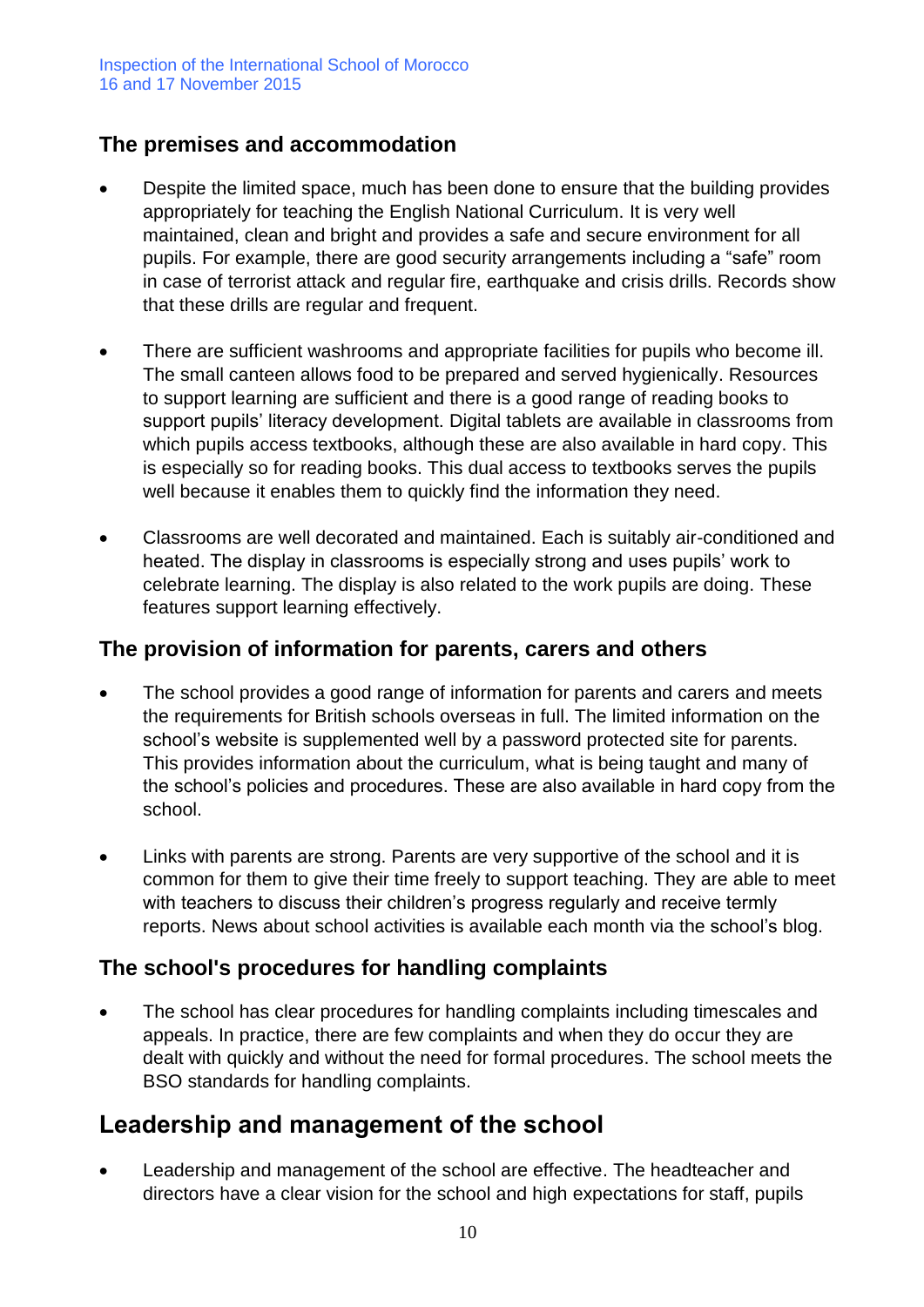and parents. All members of staff share these high expectations, and the commitment to the children in their care, and work together effectively to provide pupils with a good education. This has a significant impact on pupils' learning and ensures that there is a positive climate for learning and a vibrant atmosphere throughout the school.

- Financial management is effective, ensuring that there are suitable resources for learning. There is a very full range of policies and procedures that are reviewed regularly and used effectively to ensure that all the standards for British schools overseas are met.
- There are well-defined expectations about teaching standards and a well-developed appraisal process based on support and development. This is implemented effectively and has a positive impact on teaching quality and pupils' outcomes. Areas for development are identified well and professional development opportunities reflect these well, for example the recent training on programming.
- Development planning is realistic and accurate, and based on an effective selfreview process. The school knows itself well and has a realistic set of priorities for further development. It has, for example, identified that the current building will become too small as the school expands and there are well-developed plans for a new building on a new site.
- Data and assessment information are used well to monitor and evaluate the school's provision and performance. The school has established effective procedures to check pupils' progress and identify those who need extra support. A number of commercial schemes are used including computerised tests that measure academic progress. In addition, the school uses optional National Curriculum tests, commercial reading schemes and a system to check progress in reading. These enable the school to identify those pupils who need additional help and to provide evidence of the good progress made by pupils. Pupils who fall behind in their learning receive good support to catch up.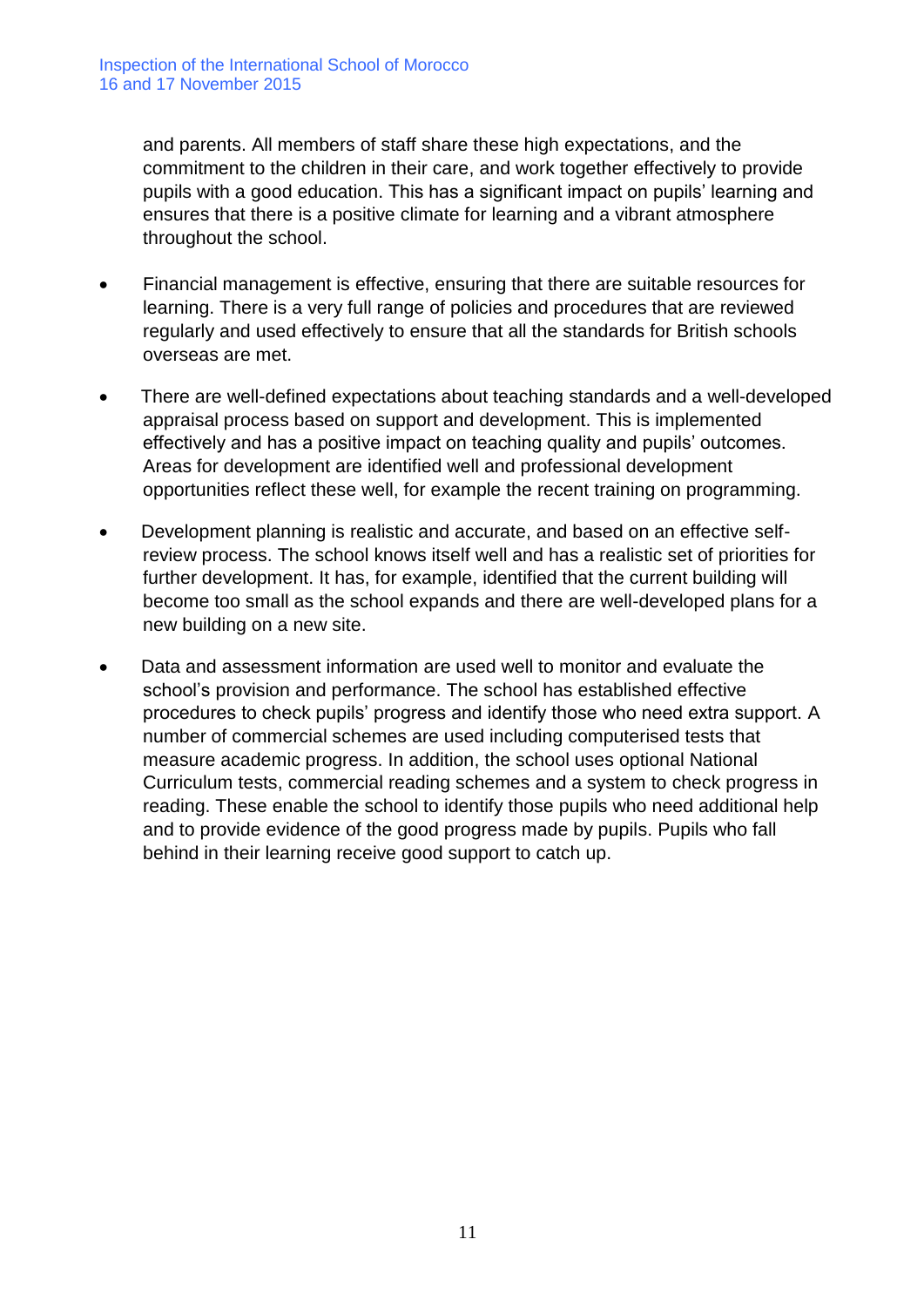Inspection of the International School of Morocco 16 and 17 November 2015

## **Glossary of terms**

## **What inspection judgements mean**

| Grade   | <b>Judgement</b> | <b>Description</b>                                                                                                                                                                                                               |
|---------|------------------|----------------------------------------------------------------------------------------------------------------------------------------------------------------------------------------------------------------------------------|
| Grade 1 | Outstanding      | These features are highly effective. An outstanding<br>school provides exceptionally well for all its pupils'<br>needs.                                                                                                          |
| Grade 2 | Good             | These are very positive features of a school. A<br>school that is good is serving its pupils well.                                                                                                                               |
| Grade 3 | Satisfactory     | These features are of reasonable quality. A<br>satisfactory school is providing adequately for its<br>pupils.                                                                                                                    |
| Grade 4 | Inadequate       | These features are not of an acceptable standard.<br>An inadequate school needs to make significant<br>improvement in order to meet the needs of its<br>pupils. Ofsted inspectors will make further visits<br>until it improves. |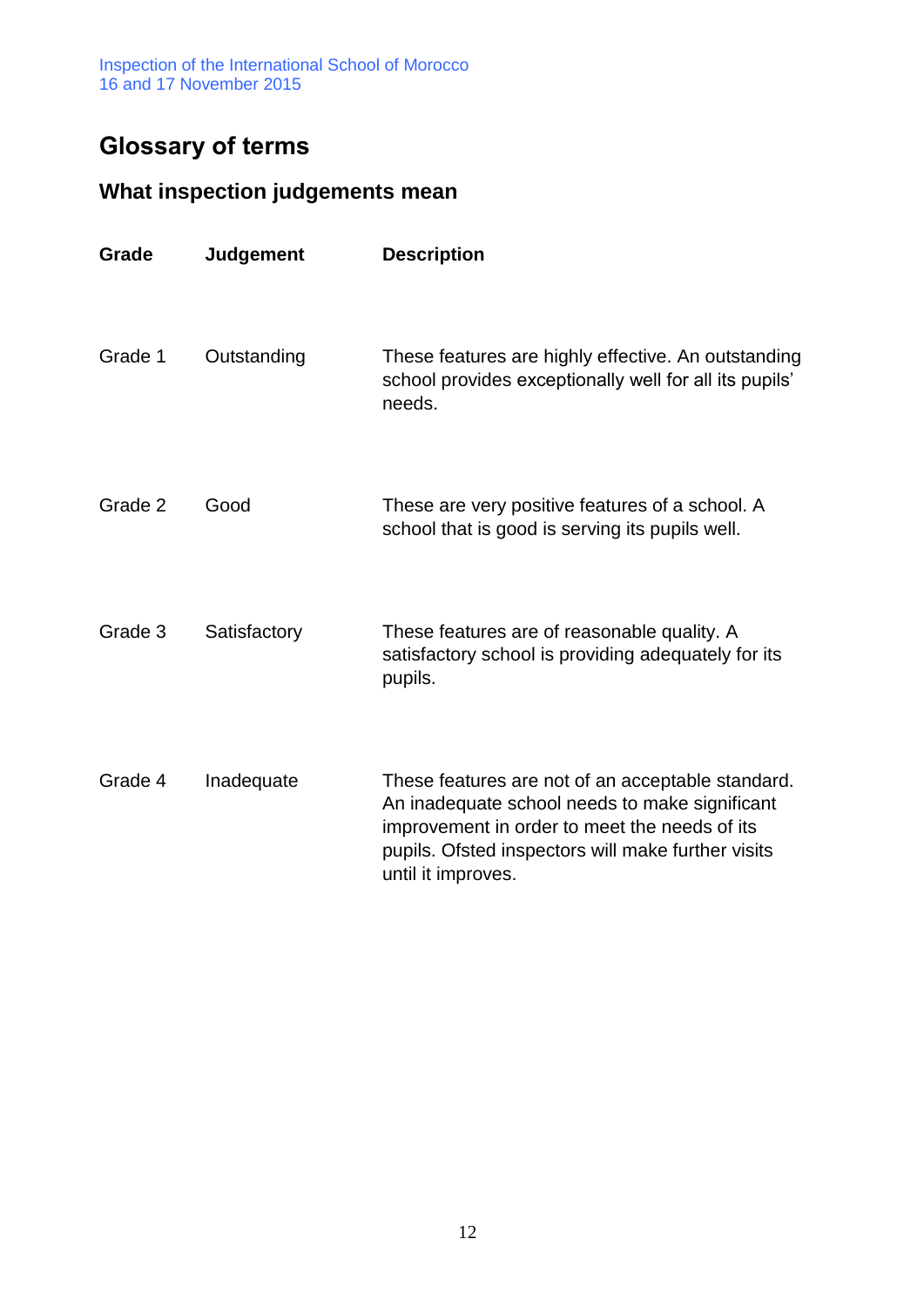Inspection of the International School of Morocco 16 and 17 November 2015

## **Common terminology used by inspectors**

| Achievement:               | the progress and success of a pupil in their learning,<br>development or training.                                                                                                                                     |
|----------------------------|------------------------------------------------------------------------------------------------------------------------------------------------------------------------------------------------------------------------|
| Attainment:                | the standard of the pupils' work shown by test and<br>examination results and in lessons.                                                                                                                              |
| Capacity to improve:       | the proven ability of the school to continue improving.<br>Inspectors base this judgement on what the school has<br>accomplished so far and on the quality of its systems to<br>maintain improvement.                  |
| Leadership and management: | the contribution of all the staff with responsibilities, not<br>just the headteacher, to identifying priorities, directing<br>and motivating staff and running the school.                                             |
| Learning:                  | how well pupils acquire knowledge, develop their<br>understanding, learn and practise skills and are<br>developing their competence as learners.                                                                       |
| Overall effectiveness:     | inspectors form a judgement on a school's overall<br>effectiveness based on the findings from their<br>inspection of the school.                                                                                       |
| Progress:                  | the rate at which pupils are learning in lessons and<br>over longer periods of time. It is often measured by<br>comparing the pupils' attainment at the end of a key<br>stage with their attainment when they started. |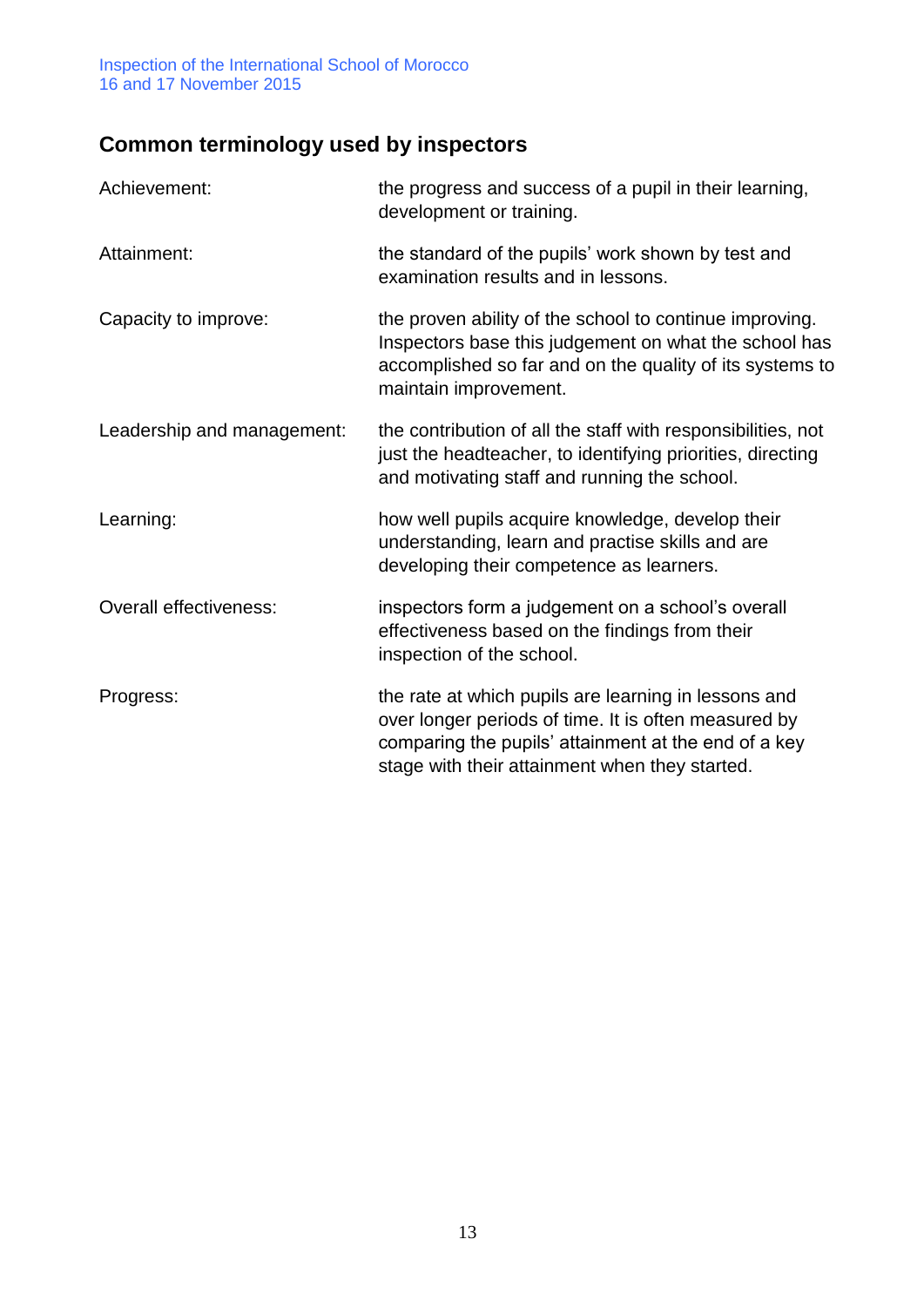## **Inspection judgements**

| outstanding  |
|--------------|
| good         |
| satisfactory |
| inadequate   |

#### **The quality of education**

| Overall quality of education                                         |  |  |
|----------------------------------------------------------------------|--|--|
| How well the curriculum and other activities meet the range of needs |  |  |
| How effective teaching and assessment are in meeting the full range  |  |  |
| How well pupils make progress in their learning                      |  |  |

#### **Pupils' spiritual, moral, social and cultural development**

| Quality of provision for pupils' spiritual, moral, social and cultural |  |  |
|------------------------------------------------------------------------|--|--|
| The behaviour of pupils                                                |  |  |

#### **Welfare, health and safety of pupils**

| $_{+}$ The overall welfare, health and safety of pupils including safeguarding $\left \begin{array}{c}\gamma\end{array}\right $ $\left \begin{array}{c} \end{array}\right $ |  |  |
|-----------------------------------------------------------------------------------------------------------------------------------------------------------------------------|--|--|
|                                                                                                                                                                             |  |  |

#### **Leadership and management**

| The quality of leadership and management |  |  |
|------------------------------------------|--|--|
|                                          |  |  |